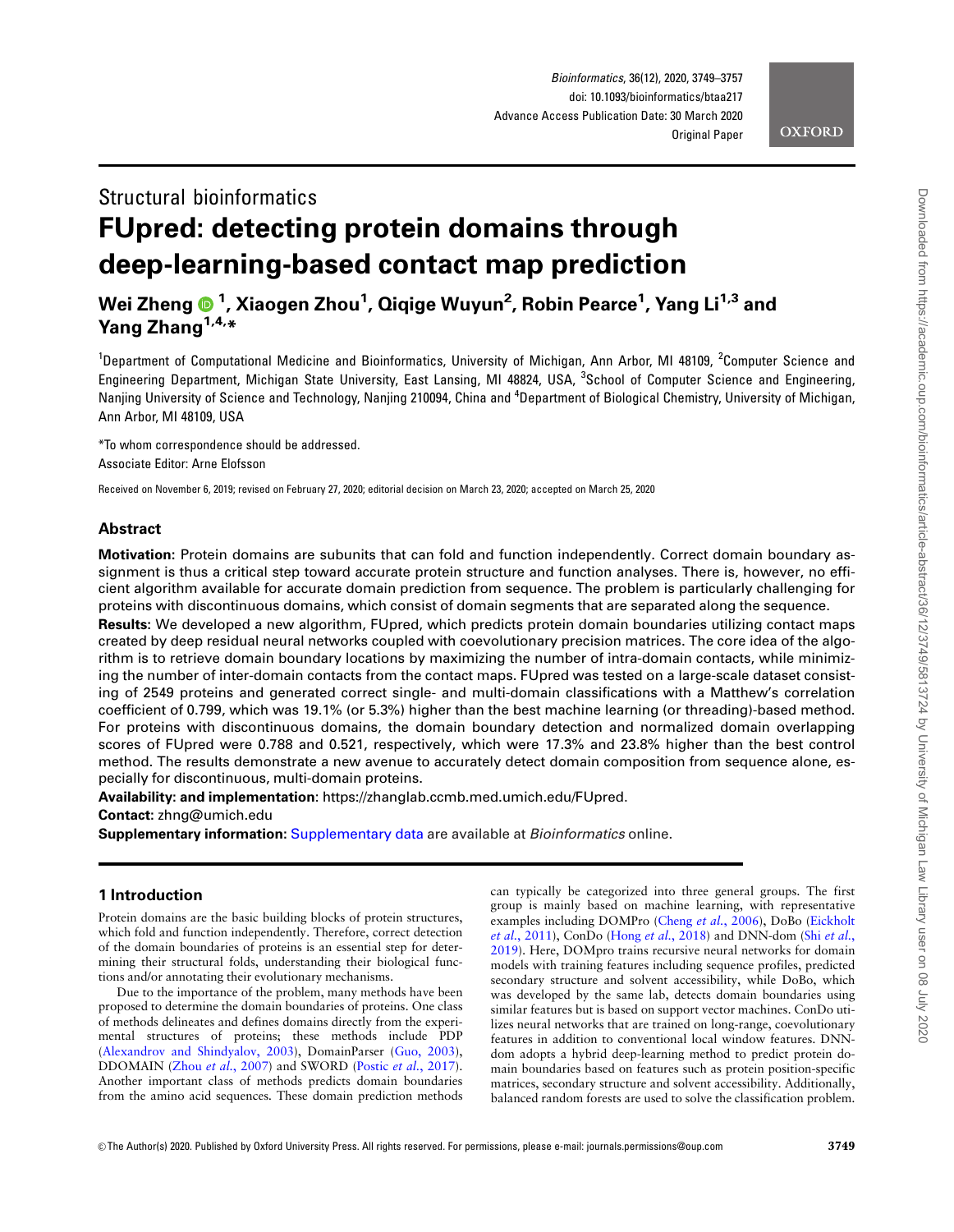<span id="page-1-0"></span>The second group of methods is based on structural templates detected from the PDB, typically by threading (Söding, 2004; [Wu](#page-8-0) [and Zhang, 2008](#page-8-0)). For example, ThreaDom (Xue et al.[, 2013](#page-8-0)) deduces domain boundary locations based on multiple threading alignments [\(Wu and Zhang, 2007\)](#page-8-0), where the profile distribution of a domain conservation score, which combines the template domain structure and terminal/internal alignment gaps, is used to assign the domain boundary locations. Because ThreaDom cannot directly detect discontinuous domains beyond the templates, an extended version, ThreaDomEx (Wang et al.[, 2017](#page-8-0)), was further developed to assign discontinuous domains by domain-segment assembly. Here, a discontinuous domain is defined as a domain that contains two or more segments from separate regions of the query sequence. Finally, the third group is based on 3D structure prediction ([Cheng, 2007;](#page-7-0) [George and Heringa, 2002](#page-7-0); Kim et al.[, 2005](#page-8-0); Wu et al.[, 2009](#page-8-0)), which first models the full-length 3D structures by *ab initio* folding, where the domain boundaries are then deduced from the 3D structure models.

Despite their successes, each of these methods have their own limitations. The methods, which deduce domains from experimental protein structures, e.g. generally have higher accuracies than the methods that start from sequences but can only be applied to a small portion of proteins that have known experimental structures. Furthermore, the methods that predict domain boundaries from sequences are in principle more generally applicable but have their own restrictions depending on the approach. For machine learningbased methods, e.g. the accuracy of prediction is often low, although they have the advantage of being able to generate de novo predictions from sequence alone. The threading-based methods generally have higher accuracy when close templates are identified, but the accuracy decreases sharply for targets lacking homologous templates. Finally, 3D model-based methods rely on the quality of the ab initio 3D models, which can only be applied to proteins with short lengths because of the limited ability of ab initio structure prediction. Furthermore, most approaches cannot deal with the prediction of discontinuous multi-domains, except for ThreaDomEx.

In this work, we propose a new method, named FUpred (Folding Unit predictor), to detect domain boundaries from protein sequences based on contact map prediction, partly motivated by the quick progress recently achieved in the field of contact prediction (Li [et al.](#page-8-0), [2019\)](#page-8-0). Following the intuition of domain definition, the major procedure of FUpred is to derive an FUscore (Folding Unit score) that maximizes the number of intra-domain contacts, while minimizing the number of inter-domain contacts. Although there are some methods that utilize contact information as a machine learning feature to help predict domains, FUpred is the first method to deduce domain boundary structure directly from contact map predictions. The large-scale benchmark results presented in this study demonstrate the significant advantages associated with employing contact map-based domain prediction for domain classification and domain boundary detection, especially for discontinuous domain proteins, compared to other approaches. In particular, the case study demonstrates that FUpred can accurately detect domain boundaries for proteins with complex domain structures.

#### 2 Materials and methods

### 2.1 Dataset

To train and test FUpred, we collected a set of non-redundant proteins with known domain structures from the SCOPe2.07-stable database [\(Chandonia](#page-7-0) et al., 2014, [2017](#page-7-0), [2019](#page-7-0)), using a pair-wise sequence identity cutoff <30% and a sequence length cutoff >30 residues. This dataset contained 3400 single-domain and 1698 multi-domain proteins. For the multi-domain proteins, we further classified them into a continuous domain subset (1494 entries), for which every domain of each protein was a continuous segment along the query sequence, and a discontinuous domain subset (204 entries), for which at least one domain contained discontinuous segments from separate regions along the query sequence.

Table 1 lists a summary of the 1698 multi-domain proteins, where the continuous domain proteins are split into seven subsets

Table 1. Breakdown of the 1698 multi-domain entries split into each category

| Continuous multi-domain |         | Discontinuous multi-domain |         |  |
|-------------------------|---------|----------------------------|---------|--|
| #Domain                 | #Target | #Domain                    | #Target |  |
| 2                       | 1175    | 2                          | 129     |  |
| 3                       | 234     | 3                          | 49      |  |
| 4                       | 63      |                            | 11      |  |
| 5                       | 13      | 5                          |         |  |
| 6                       |         | 6                          | 3       |  |
| 7                       |         |                            | 1       |  |
| 10                      |         | 8                          | 2       |  |
|                         |         | 14                         |         |  |
|                         |         | 15                         |         |  |
| Total                   | 1494    | Total                      | 204     |  |

ranging from 2- to 10-domain entries and the discontinuous domain proteins are split into nine subsets ranging from 2- to 15-domain entries. Note that the number of proteins with >3 domains is relatively small, and there are neither continuous 8-, 9- nor more than 10-domain proteins, nor discontinuous 9- to 13-domain proteins in the dataset due to the low statistics for high-order domain proteins. These proteins were randomly split into 849 training and 849 test proteins. Similarly, the 3400 single-domain proteins were also randomly split and used as the negative control dataset. The split datasets can be downloaded at [https://zhanglab.ccmb.med.umich.edu/](https://zhanglab.ccmb.med.umich.edu/FUpred) [FUpred.](https://zhanglab.ccmb.med.umich.edu/FUpred)

# 2.2 Multiple sequence alignment construction and contact map prediction

Starting from an input protein sequence, FUpred generates a multiple sequence alignment (MSA) using the DeepMSA program (Zhang et al., 2019), which searches the query sequence against multiple whole-genome and metagenomic sequence databases utilizing an iterative process (see the explanations in [Supplementary Fig. S1](https://academic.oup.com/bioinformatics/article-lookup/doi/10.1093/bioinformatics/btaa217#supplementary-data) and Text S1). Then, using the MSA as an input, the contact map for the query sequence (with  $C_{\beta}-C_{\beta}$  distance <8 A) is predicted using ResPRE [\(Li, 2019\)](#page-8-0) by coupling evolutionary precision matrices with deep residual neural networks. Here, a precision matrix is generated by the inverse covariance matrix from an MSA, which is represented by an  $L \times L \times 21 \times 21$  array of evolutionary couplings between  $L$ pairs of residues in a query protein. For each residue pair, the 21  $\times$ 21 coupling matrix is fed directly into the deep residual convolutional networks composed of a set of 22 residual blocks, each adding the output of the feedforward neural networks to an identity map of the input. ResPRE was trained using the Adam method ([Kingma and](#page-8-0) [Ba, 2014\)](#page-8-0) under the supervision of binary cross entropy loss.

#### 2.3 FUscore for continuous two-domain proteins

The FUscore for a continuous two-domain protein, which is the simplest example of a multi-domain protein, is defined as

FUscore<sub>2c</sub>
$$
(l) = 2N_{1,2}(l) \left[ \frac{1}{N_1(l)} + \frac{1}{N_2(l)} \right],
$$
 (1)

where *l* is the domain splitting point of a protein,  $N_1(l)$  and  $N_2(l)$ represent the number of contacts within the first and second domains, respectively and  $N_{1,2}(l) = N_{2,1}(l)$  indicates the number of contacts between the first and second domains [\(Fig. 1\)](#page-2-0).

The domain boundary,  $l_d$ , for a continuous two-domain protein is predicted to be the position where the lowest  $FUscore_{2c}$  is obtained ([Fig. 1C\)](#page-2-0).

$$
\hat{l}_d = \begin{cases} \text{argmin} \\ 1 \le l \le L - 1 \end{cases} \text{FUscore}_{2c}(l) \tag{2}
$$

where L is the protein length. By taking the lowest  $\text{FUscore}_{2c}$ , we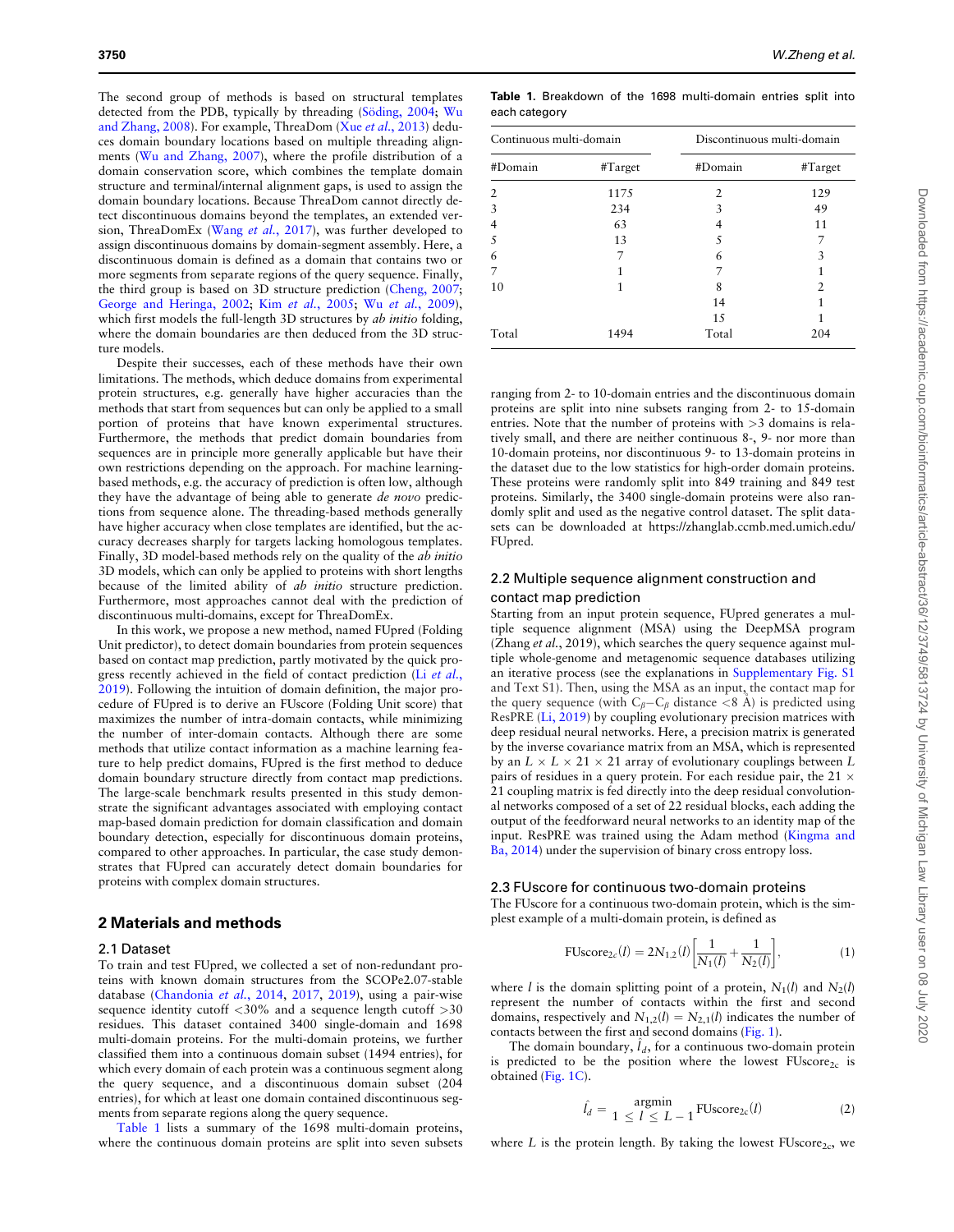<span id="page-2-0"></span>are maximizing the number of intra-domain contacts,  $N_1(\tilde{l}_d)$  and  $N_2(\hat{l}_d)$ , while minimizing the number of inter-domain contacts,  $N_{1,2}(\hat{l}_d)$ . Furthermore, the secondary structure of the query is



Fig. 1. Illustration of FUscore calculation for a continuous two-domain protein from Chemotaxis protein methyltransferase (PDB ID: 1BC5A). (A) Experimental structure of the protein. (B) Predicted contact map for the protein. (C) FUscore versus domain splitting point l. The splitting line in panel (B) corresponds to the domain boundary  $\hat{l}_d$  in panel (C) where the lowest FUscore is located

predicted by PSSpred (Yan et al.[, 2013](#page-8-0)). For cases when  $l_d$  is located within a helix or a strand, it will be shifted to the coil residue that is closest to the estimated  $\hat{l}_d$  based on [Equation \(2\)](#page-1-0), since domain boundaries occur more often at loop regions than on regular secondary structures.

#### 2.4 FUscore for discontinuous two-domain proteins

A 2D contact map for a two-domain protein with one continuous and one discontinuous domain is illustrated in Figure 2. Since there is no clear splitting point in the map, this type of domain boundary cannot be directly calculated by [Equation \(1\)](#page-1-0). However, there is still some pattern similarity between the two cases since they both have many intra-domain contacts but few inter-domain contacts (as shown in Fig. 2A). Inspired by the design principle behind  $FUscore_{2c}$ , we derived  $FUscore_{2d}$  for discontinuous two-domain proteins by shifting the C-terminal contact map to the N-terminal and converting the discontinuous case into a continuous two-domain case (Fig. 2B), i.e.

$$
\text{FUscore}_{2d}(l,s) = 2(N_{N,2}(l,s) + N_{2,C}(l,s))\ast \left[\frac{1.0}{N_N(l,s) + N_C(l,s) + 2N_{N,C}(l,s)} + \frac{1.0}{N_2(l,s)}\right],\tag{3}
$$

where *l* and *s* are the domain splitting point and shifting point for a protein  $(l < s)$ , i.e.  $([1,l],[s+1,L])$  represents the two regions of the first discontinuous domain and  $[l + 1,s]$  the region of the second continuous domain, where L is the length of the protein.  $N_N(l,s)$ ,  $N_2(l,s)$  and  $N_C(l,s)$  represent the number of contacts within the segments [1,*l*],  $[l + 1,s]$  and  $[s + 1,L]$ , respectively.  $N_{N,C}(l,s)$  [or



Fig. 2. Illustration of FUscore calculation for a discontinuous two-domain protein from bluetongue virus coat protein VP7 (PDB ID: 1BVP1). (A) Experimental structure of the protein. (B) The contact map shifting procedure for transforming a discontinuous two-domain protein into a continuous two-domain protein.  $N_x$  in each sub-block of the panel represents the number of contacts in the sub-block. (C) The 2D FUscore heatmap. The splitting lines in panel (B) correspond to the domain boundaries  $\hat{l}_d$  and  $\hat{s}_d$  in panel (C) where the lowest FUscore is located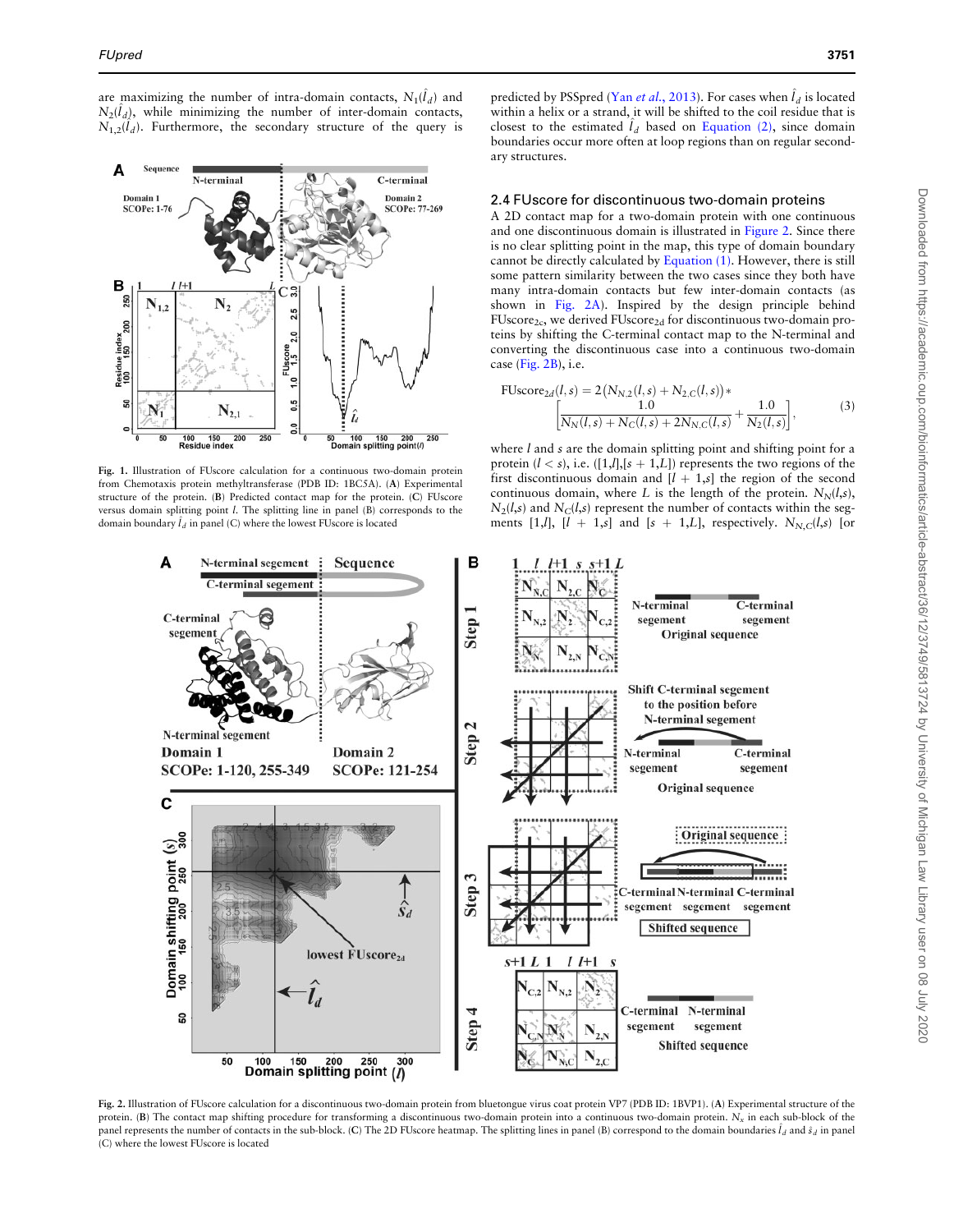

Fig. 3. Pipeline of the FUpred algorithm. (A) Overall pipeline of the FUpred algorithm. (B) Recursion strategy for domain boundary detection. (C) Case illustration. The curves on the tops of the domain bars indicate separate regions of a discontinuous domain

 $N_{C,N}(l,s)$ ],  $N_{N,2}(l,s)$  [or  $N_{2,N}(l,s)$ ] and  $N_{2,C}(l,s)$  [or  $N_{C,2}(l,s)$ ] indicate the number of contacts between the segment pair [1,*l*] and [ $s + 1$ ,*L*], the segment pair [1,*l*] and  $[l + 1,s]$  and the segment pair  $[s + 1, L]$ and  $[l + 1, s]$ , respectively.

Similar to continuous two-domain proteins, the estimated domain boundaries  $\hat{l}_d$ ,  $\hat{s}_d$  for discontinuous two-domain proteins are predicted to be located at the location where the lowest  $FUscore_{2d}$  is obtained (as shown in [Fig. 2C](#page-2-0)), i.e.

$$
(\hat{l}_d, \hat{s_d}) = \underset{1 \leq l \leq L-2; l+1 \leq s \leq L-1}{\text{argmin}} \text{fUscore}_{2d}(l, s).
$$
\n(4)

The complexity of using  $FUscore_{2d}$  to calculate domain boundaries is  $O(L<sup>4</sup>)$ , which is time-consuming since we need to repeatedly count the number of contacts in each block (such as  $N_{N,C}$ ). In order to improve the efficiency of our algorithm, we implemented a dynamic programming algorithm to speed up the procedure, which uses the recurrence relationship of contact numbers to calculate the increment of contacts in each block and bypasses the need to repeatedly count the number of contacts. As shown in [Supplementary Text](https://academic.oup.com/bioinformatics/article-lookup/doi/10.1093/bioinformatics/btaa217#supplementary-data) [S2](https://academic.oup.com/bioinformatics/article-lookup/doi/10.1093/bioinformatics/btaa217#supplementary-data) and [Figure S2,](https://academic.oup.com/bioinformatics/article-lookup/doi/10.1093/bioinformatics/btaa217#supplementary-data) the time complexity of  $FUscore_{2d}$  using this strategy was reduced to  $O(L^3)$ .

#### 2.5 Pipeline of FUpred

The pipeline of the FUpred algorithm is shown in Figure 3. Starting from the input protein sequence, a deep MSA is generated by iterative sequence homology searches against multiple sequence databases. Then, using the deep MSA as input, the secondary structure of a query sequence is predicted by PSSpred (Yan et al.[, 2013\)](#page-8-0), and the contact map (with  $C_\beta$ -C<sub> $\beta$ </sub> distance <8 A<sup> $\hat{A}$ </sup>) is predicted by the ResPRE method. Both the contact map and secondary structure information are used to calculate the FUscore, where the domain pattern and boundary locations are determined by the recursion procedure outlined in Figure 3B.

As shown in Figure 3B, the recursion strategy is built on the difference between the distributions of multiple and single domains. In detail, using the contact map and secondary structure information for the query sequence as input, both  $FUscore_{2c}$  and  $FUscore_{2d}$  are calculated for the input sequence. Due to the subtle differences between the FUscore distributions for multi- and single-domain proteins in the training set (see [Supplementary Fig. S3\)](https://academic.oup.com/bioinformatics/article-lookup/doi/10.1093/bioinformatics/btaa217#supplementary-data), FUpred uses two cutoff parameters, Cutoff<sub>2c</sub> and Cutoff<sub>2d</sub>, to distinguish between continuous multi- and single-domain proteins, as well as discontinuous multi- and single-domain proteins, respectively. If the FUscore<sub>2c</sub>/FUscore<sub>2d</sub> of the input protein is smaller than  $Cutoff_{2c}/Cutoff_{2d}$ , the input protein is predicted to be a continuous/

discontinuous two-domain protein, where the domain boundaries are generated according to the FUscore; otherwise, the input protein is predicted to be a single-domain protein. If both the  $FUscore_{2c}$  and FUscore<sub>2d</sub> of the input protein are lower than Cutoff<sub>2c</sub> and Cutoff<sub>2d</sub>, respectively, we compare the difference between the value of Cutoff<sub>2c</sub> minus FUscore<sub>2c</sub> and the value of Cutoff<sub>2d</sub> minus FUscore2d, and adopt the domain boundaries predicted by the method with the larger difference. Then, the two possible domains recursively perform the same procedure as described above. The recursion procedure is stopped when none of the domains can be further split.

Figure 3C presents an example to illustrate the applicability of the FUpred algorithm. The input protein ('D1-1, D2, D3-1, D4, D3- 2, D1-2' representing the first part of Domain 1, Domain 2, the first part of Domain 3, Domain 4, the second part of Domain 3, and the second part of Domain 1, respectively) had two discontinuous domains, i.e. 'D1-1, D1-2' and 'D3-1, D3-2' and two continuous domains, i.e. 'D2' and 'D4'. First, the input protein was split into two parts, 'D3-2, D1-2, D1-1, D2, D3-1' and 'D4', based on the FUscore<sub>2d</sub>. In detail, 'D3-2, D1-2' in the C-terminal was first shifted to the N-terminal to get 'D3-2, D1-2, D1-1, D2, D3-1, D4', and then 'D3-2, D1-2, D1-1, D2, D3-1, D4' was split into 'D3-2, D1-2, D1-1, D2, D3-1' and 'D4'. The 'D4' domain could not be further split, while the 'D3-2, D1-2, D1-1, D2, D3-1' segment was further divided into two parts, 'D2, D3-1, D3-2' and 'D1-2, D1-1', based on the FUscore<sub>2d</sub>. The 'D1-2, D1-1' segment could not be further split, while the 'D2, D3-1, D3-2' could be further divided into two parts, 'D2' and 'D3-1, D3-2', based on the FUscore<sub>2c</sub>. Both 'D2' and 'D3-1, D3-2' could not be split any further. Finally, the input protein was predicted to be a four-domain protein, with two continuous domains, 'D2' and 'D4', as well as two discontinuous domains, 'D3- 1, D3-2' and 'D1-1, D1-2'. Unlike methods that predict domains by homologous protein searching and alignment [e.g. PfamScan ([Mistry](#page-8-0) et al., 2007)], which assign residues with high confidence scores to a domain, while the residues with low confidence scores or in 'linker' regions are not assigned to any domain, FUpred is able to split the entire protein into different domains. This means each residue (even those in 'linker' regions) is assigned to a domain by FUpred.

A multi-domain protein may have more than one distinct splitting order when generating the final domain boundaries. Taking a three continuous domain protein, 'D1, D2, D3', as an example, the FUpred algorithm may first split 'D1' from 'D2, D3', and then further split 'D2' and 'D3'. On the other hand, it can also first split 'D3' from 'D1, D2', and then further split 'D1' and 'D2'. Nevertheless, different types of splitting orders do not influence the final domain boundary results. To illustrate this, we assembled a subset of 38 three-domain proteins from our dataset, where the total length of the two adjacent domains was less than the length of the third one. We also modified the original FUpred algorithm into FUpred<sup>s</sup> (FUpred<sup>b</sup>), which forced the algorithm to search for the domain splitting point between the two adjacent small domains (or between the adjacent small domain and large domain) in the first iteration round, where the splitting point was located where the local minimum FUscore was obtained around the SCOPe2.07 domain boundary definition  $(\pm 20 \text{ residues})$ . The comparison of FUpred and FUpred<sup>s</sup> (FUpred<sup>b</sup>) is shown in [Supplementary Table](https://academic.oup.com/bioinformatics/article-lookup/doi/10.1093/bioinformatics/btaa217#supplementary-data) [S1.](https://academic.oup.com/bioinformatics/article-lookup/doi/10.1093/bioinformatics/btaa217#supplementary-data) We found that there was no significant difference between FUpred and FUpred<sup>s</sup> (FUpred<sup>b</sup>), indicating that the performance of the FUpred algorithm is robust and does not depend on the order in which domains are split.

Since FUpred is built on the calculation of two-domain FUscores, it is important to examine the applicability of the FUpred method, especially the iterative recursion strategy, to modeling proteins of various domain structure patterns. While it is straightforward to use  $FUscore_{2c}$  to calculate domain boundaries of continuous multi-domain proteins, the situation is more complex for discontinuous multi-domain proteins. [Supplementary Table S2](https://academic.oup.com/bioinformatics/article-lookup/doi/10.1093/bioinformatics/btaa217#supplementary-data) lists all of the discontinuous multi-domain patterns in the SCOPe2.07 database. There are in total 26 distinct patterns for discontinuous multidomain proteins, where FUpred was able to reproduce the domain patterns for 24 of them. Here, we give an illustration of how FUpred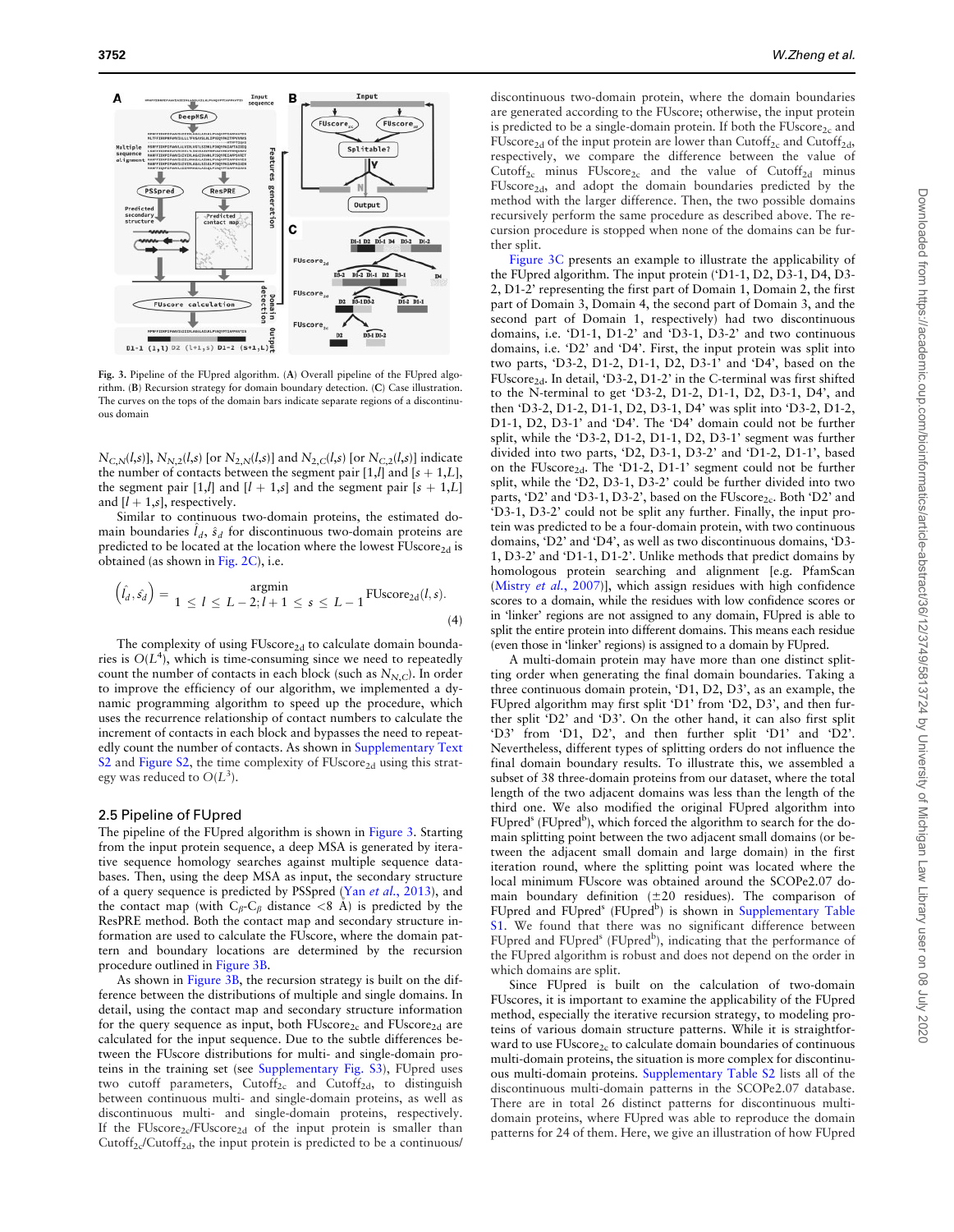<span id="page-4-0"></span>can deal with the complex domain pattern 'D1-1, D2, D1-2, D3, D1-3', where 'D1-1, D1-2, D1-3' is a single discontinuous domain with three parts. As shown in [Supplementary Figure S4A](https://academic.oup.com/bioinformatics/article-lookup/doi/10.1093/bioinformatics/btaa217#supplementary-data), 'D1-1, D2, D1-2, D3, D1-3' is a discontinuous three-domain protein. FUpred first split the protein into 'D1-3, D1-1, D2, D1-2' and 'D3' using FUscore<sub>2d</sub>. In detail, 'D1-3' in the C-terminal was first shifted to the N-terminal to get 'D1-3, D1-1, D2, D1-2, D3', and then 'D1- 3, D1-1, D2, D1-2, D3' was split into 'D1-3, D1-1, D2, D1-2' and 'D3'. Then, by repeatedly using FUscore<sub>2d</sub>, 'D1-3, D1-1, D2, D1-2' was further divided into 'D2' and 'D1-2, D1-3, D1-1'.

However, there were two patterns, 'D1-1, D2-1, D1-2, D2-2' and 'D1, D2-1, D3-1, D2-2, D3-2', that the FUpred procedure could not solve. We took the domain pattern 'D1-1, D2-1, D1-2, D2-2' here as an example to illustrate why this pattern could not be solved by FUpred. As shown in [Supplementary Figure S4B](https://academic.oup.com/bioinformatics/article-lookup/doi/10.1093/bioinformatics/btaa217#supplementary-data), 'D1-1, D2-1, D1-2, D2-2' is a discontinuous two-domain protein, where the two domains in the protein are both discontinuous, so this pattern cannot be directly dealt with by  $FUscore_{2c}$ , which is applicable to continuous multi-domain proteins. When considering FUscore<sub>2d</sub>, whether we shifted 'D2-2' to the N-terminal to make the protein domain pattern 'D2-2, D1-1, D2-1, D1-2' or shifted 'D1-2, D2-2' to the N-terminal to get 'D1-2, D2-2, D1-1, D2-1', the new pattern would still remain the same. Thus, FUscore<sub>2d</sub> cannot deal with the pattern 'D1-1, D2-1, D1-2, D2-2'. Similarly, the pattern 'D1, D2-1, D3-1, D2-2, D3-2' cannot be dealt with by the current strategy of FUpred either. Nevertheless, since these patterns only make up a tiny portion (0.0235%) of the SCOPe2.07 database ([Supplementary](https://academic.oup.com/bioinformatics/article-lookup/doi/10.1093/bioinformatics/btaa217#supplementary-data) [Table S2\)](https://academic.oup.com/bioinformatics/article-lookup/doi/10.1093/bioinformatics/btaa217#supplementary-data), the issue does not impact the overall performance of the FUpred pipeline.

### 2.6 Assessment metrics

The performance of the proposed algorithm was evaluated in terms of its protein classification and domain boundary prediction ability. The following criteria were used to assess the ability of FUpred to classify whether proteins are composed of single or multiple domains:

$$
\left\{\begin{array}{rl} \mathrm{Pre}(\mathrm{multi})=\frac{\mathrm{TM}}{\mathrm{TM}+\mathrm{FM}},\ \mathrm{Rec}(\mathrm{multi})=\frac{\mathrm{TM}}{\mathrm{TM}+\mathrm{FS}}\\ \mathrm{Pre}(\mathrm{single})=\frac{\mathrm{TS}}{\mathrm{TS}+\mathrm{FS}},\ \mathrm{Rec}(\mathrm{single})=\frac{\mathrm{TS}}{\mathrm{TS}+\mathrm{FM}}\\ \mathrm{ACC}=\frac{\mathrm{TM}+\mathrm{TS}}{\mathrm{TM}+\mathrm{TS}+\mathrm{FM}+\mathrm{FS}}\\ \mathrm{MCC}=\frac{\mathrm{TM}+\mathrm{TS}+\mathrm{FM}+\mathrm{FS}}{\sqrt{(\mathrm{TM}+\mathrm{FM})(\mathrm{TM}+\mathrm{FS})(\mathrm{FM}+\mathrm{TS})(\mathrm{TS}+\mathrm{FS})}}, \end{array}\right. \tag{5}
$$

where TM/TS represent the number of cases that were correctly predicted to be multi-domain/single-domain proteins, and FM/FS signify the number of cases that were incorrectly predicted to be multidomain/single-domain proteins. Pre(multi)/Pre(single) represent the precision of multi-domain/single-domain classification and Rec(multi)/ Rec(single) symbolize the recall of multi-domain/single-domain classification. The ACC and MCC are the accuracy of protein classification and the Matthew's correlation coefficient, respectively.

Moreover, the normalized domain overlap (NDO) score ([Tai](#page-8-0) et al.[, 2005\)](#page-8-0) and the domain boundary distance (DBD) score [\(Tress](#page-8-0) et al.[, 2007\)](#page-8-0), which were used to assess domain splitting in the CASP experiments, were utilized to assess the domain boundary prediction. The NDO score calculates the overlap between the predicted domain regions and true domain regions, while the DBD score is defined as the distance of the predicted domain boundaries from the true domain boundaries, where all linker regions of the domains are considered as the true boundaries.

#### 2.7 Parameter training

There were three parameters that had to be trained in FUpred, which were optimized based on the protein training set. First, the top aL contact pairs ranked by predicted confidence scores were used to form the final contact map for an input sequence, where L refers to the length of a query protein. Based on the training dataset, we varied the parameter  $\alpha$  from 0.5 to 5 and obtained the optimal

parameter  $\alpha = 2.6$  based on the balance of the MCC, ACC, NDO and DBD scores (see [Supplementary Fig. S5](https://academic.oup.com/bioinformatics/article-lookup/doi/10.1093/bioinformatics/btaa217#supplementary-data)). The other two parameters were Cutoff<sub>2c</sub> and Cutoff<sub>2d</sub>, which we varied from 0.3 to 1.5, and finally assigned Cutoff<sub>2c</sub> = 0.85 and Cutoff<sub>2d</sub> = 0.66 (see [Supplementary Fig. S6\)](https://academic.oup.com/bioinformatics/article-lookup/doi/10.1093/bioinformatics/btaa217#supplementary-data).

## 3 Results

In this section, we tested the performance of FUpred on the benchmark dataset, where its performance was compared to the threading-based method ThreaDomEx (Wang et al.[, 2017](#page-8-0)), and three machine learning-based methods, including ConDo ([Hong](#page-7-0) et al.[, 2018\)](#page-7-0), DOMpro (Cheng et al.[, 2006\)](#page-7-0) and DoBo [\(Eickholt](#page-7-0) et al.[, 2011\)](#page-7-0). Note that ConDo also utilizes contact map information as an input feature for neural network training, while DoBo and DOMpro predict domain boundaries utilizing sequence and sequence profile information as the input features.

#### 3.1 Classification of single- and multi-domain proteins

First, we analyzed the domain classification ability of the aforementioned methods, where Table 2 shows the overall comparison of the domain classification performance of FUpred and the four control methods. In our test set of 849 multi-domain proteins and 1700 single-domain proteins, FUpred correctly assigned 91% of the proteins as multi- or single-domain proteins, which was 3% higher than the second-best method, ThreaDomEx. Among all five predictors, FUpred produced the highest MCC (0.799), followed by the threading-based method ThreaDomEx (0.759), and machine learning-based methods, ConDo (0.671), DOMpro (0.408) and DoBo (0.371).

Considering the individual metrics, DoBo achieved the highest recall (0.973) for multi-domain proteins, and the highest precision (0.965) for single-domain proteins, but had the lowest MCC; these data imply that DoBo tends to classify most proteins as multidomain. In fact,  $3\%$  (=23/849) of the multi-domain proteins in the test set were predicted to be single domains by DoBo, resulting in the extremely high multi-domain recall and high single-domain precision. Nevertheless,  $63\%$  (=1070/1700) of the single-domain proteins in the test set were predicted to be composed of multiple domains by DoBo, which means that DoBo is biased toward overpredicting the number of multi-domain proteins. On the other hand,  $44\%$  (=373/849) of the multi-domain proteins were predicted to be single-domain by DOMpro, which was much higher than ConDo (25%), FUpred (13%), ThreaDomEx (7%) or DoBo (3%), indicating that DOMpro is biased toward under-predicting the number of multi-domain proteins.

Due to the inclusion of contact map information, ConDo did a better job balancing single- and multi-domain protein recognition, achieving the highest MCC score among the machine learning-based approaches. However, due to the lower recall for multi-domain assignment, the overall MCC and accuracy of ConDo was lower than that of ThreaDomEx and FUpred.

Table 2. Single- and multi-domain classification results on 2549 test proteins

| Methods    | Multi |       | Single |       | All   |       |
|------------|-------|-------|--------|-------|-------|-------|
|            | Pre   | Rec.  | Pre    | Rec   | ACC   | MCC   |
| FUpred     | 0.860 | 0.873 | 0.936  | 0.929 | 0.910 | 0.799 |
| ThreaDomEx | 0.767 | 0.933 | 0.962  | 0.858 | 0.883 | 0.759 |
| ConDo      | 0.803 | 0.751 | 0.880  | 0.908 | 0.856 | 0.671 |
| DOMpro     | 0.629 | 0.561 | 0.792  | 0.835 | 0.743 | 0.408 |
| DoBo       | 0.436 | 0.973 | 0.965  | 0.371 | 0.571 | 0.371 |
|            |       |       |        |       |       |       |

Note: 'Pre', 'Rec', 'ACC' and 'MCC' are the precision, recall, accuracy and Matthew's correlation coefficient, respectively, as defined by Equation (5). Bold values indicate the best performer in each category.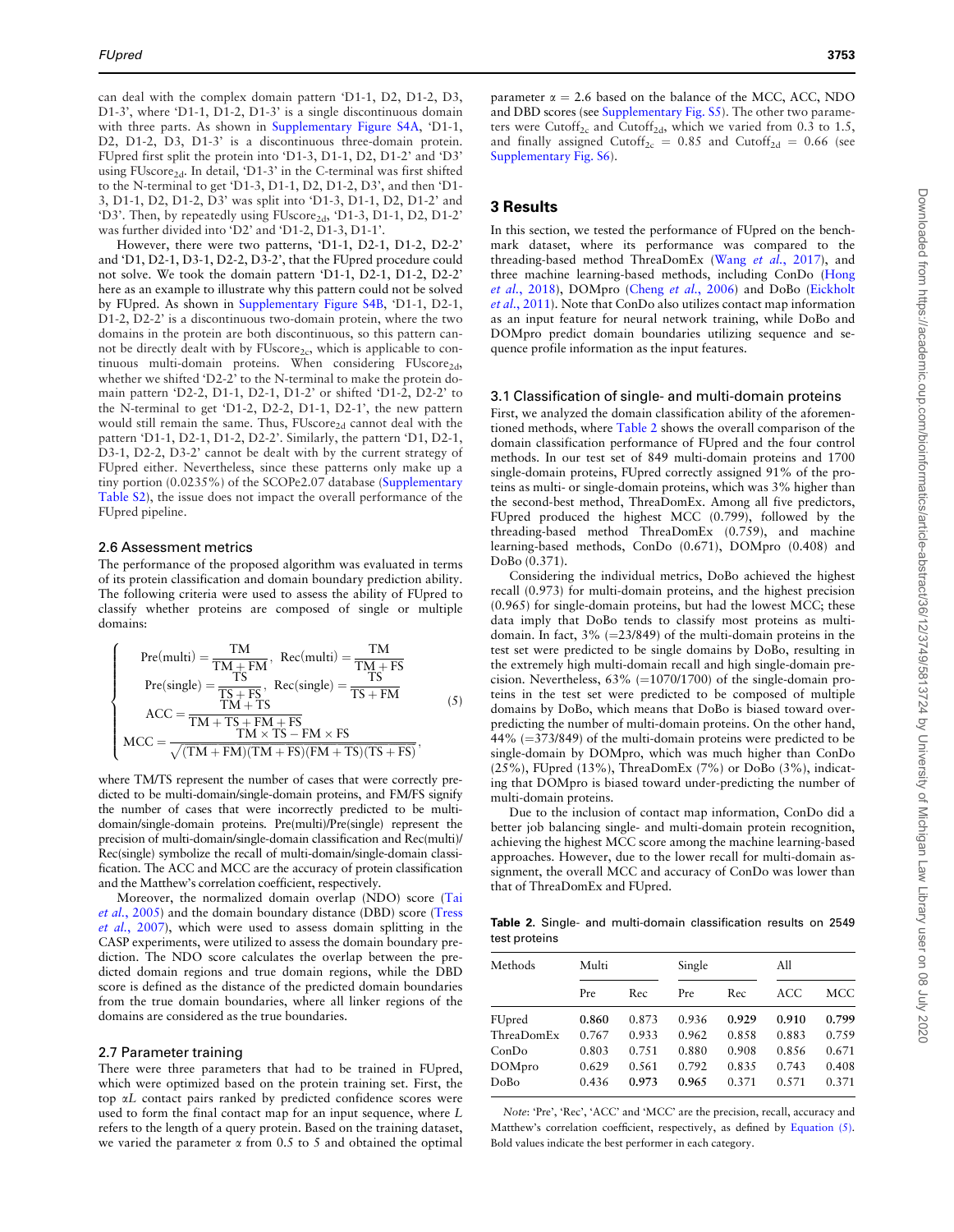| Methods    | NDO               | <b>DBD</b>         |
|------------|-------------------|--------------------|
| FUpred     | 0.791             | 0.498              |
| ThreaDomEx | $0.760(2.31E-04)$ | $0.471(3.17E-02)$  |
| ConDo      | $0.742(1.75E-08)$ | $0.376(9.43E-14)$  |
| DOMpro     | $0.584(3.49E-87)$ | $0.087(3.20E-115)$ |
| DoBo       | $0.568(9.15E-88)$ | $0.205(8.08E-67)$  |
|            |                   |                    |

<span id="page-5-0"></span>Table 3. Summary of domain boundary prediction for the 849 multi-domain proteins

Note: The values in parentheses are P-values between the FUpred results and the other control methods results calculated using one-sided Student's ttests. Bold values indicate the best performer in each category.

#### 3.2 Prediction of domain boundary locations

To examine the ability of various methods to predict the location of domain boundaries, we present in Table 3 a summary of the NDO and DBD scores for FUpred in comparison to the other four methods (Cheng et al.[, 2006](#page-7-0); [Eickholt](#page-7-0) et al., 2011; Hong et al.[, 2018;](#page-7-0) Wang et al.[, 2017](#page-8-0)).

Both the NDO and DBD scores for FUpred were significantly higher than those for the other four methods with P-values <0.05 as determined by paired one-sided Student's t-tests. For the 849 multidomain proteins in the test set, ConDo had comparable performance to ThreaDomEx in terms of the NDO scores, indicating that for both methods at least 74.2% of the residues in the predicted domains overlapped with the correct domains. The DBD score of ConDo was at least 10% worse than that by FUpred or ThreaDomEx, indicating that the predicted domain boundaries assigned by ConDo were much worse than those assigned by FUpred or ThreaDomEx. DoBo had the second worst performance in domain boundary detection, where  $45\%$  (=382/849) of the domain boundaries in the test set were incorrectly predicted, while DOMpro had the worst performance, since it predicted 44% of the multi-domain proteins as single-domain proteins.

In our test dataset construction, the homologous entries with sequence identities >30% to the training proteins were filtered out. However, sequences with >30% sequence identity to the proteins in the ResPRE training set, whose contact predictions are used by FUpred, were not excluded from our test datasets. This is partly because ResPRE and FUpred are different methods and trained on independent protein sets. Furthermore, the ResPRE training set is large, including about 5600 high-resolution protein structures to facilitate effective deep-learning training, and the filtering of homologous proteins from this training set would result in an insufficient number of proteins in the benchmark dataset. Nevertheless, to examine the impact of the ResPRE training set on the comparison between FUpred and the other control predictors, we constructed a new test dataset by removing proteins with a 30% sequence identity to not only the ResPRE training set but also the training sets of two relatively accurate methods, ThreaDomEx and ConDo, resulting in there being only 136 multi-domain proteins and 355 single-domain proteins left in our benchmark dataset. [Supplementary Tables S3](https://academic.oup.com/bioinformatics/article-lookup/doi/10.1093/bioinformatics/btaa217#supplementary-data) [and S4](https://academic.oup.com/bioinformatics/article-lookup/doi/10.1093/bioinformatics/btaa217#supplementary-data) show the results for domain classification and domain boundary prediction on this reduced test dataset, respectively. The accuracy of FUpred models in this reduced dataset is slightly lower than that of the entire benchmark set (compared to [Tables 2](#page-4-0) and 3), which is probably due to the fact that this sub-dataset is more difficult for domain prediction as the average accuracy is reduced for all the control methods (including those whose training proteins were not included in the homologous filtering). Nevertheless, FUpred still significantly outperformed all the control methods on this reduced dataset as shown in [Supplementary Tables S3 and S4](https://academic.oup.com/bioinformatics/article-lookup/doi/10.1093/bioinformatics/btaa217#supplementary-data).

# 3.3 Prediction results for discontinuous domain proteins

Due to the difficulty of modeling them, here, we separately discuss the prediction of discontinuous domains, which consist of more than one non-consecutive segment. Out of the 133 discontinuous



Fig. 4. Summary of the domain boundary prediction results by different methods for the 133 discontinuous multi-domain proteins. Data are taken from [Supplementary](https://academic.oup.com/bioinformatics/article-lookup/doi/10.1093/bioinformatics/btaa217#supplementary-data) [Table S5](https://academic.oup.com/bioinformatics/article-lookup/doi/10.1093/bioinformatics/btaa217#supplementary-data)

multi-domain proteins in the test dataset, FUpred correctly classified 94 of them, resulting in a recall rate of 70.7%. ThreaDomEx ([Wang](#page-8-0) et al.[, 2017](#page-8-0)) is another method designed for discontinuous domain prediction but it only detected  $39.1\%$  (=52/133) of the targets containing discontinuous domains. Meanwhile, we found that ThreaDomEx had a tendency to over-predict the number of discontinuous multi-domains, since it predicted that the average number of discontinuous multi-domains was 3.36 in the test set, which was higher than the actual number (2.81), while the FUpred predictions were closer to the real value (2.95). On the other hand, none of the three-machine learning-based methods, ConDo, DOMpro and DoBo, could detect any proteins containing discontinuous domains.

Figure 4 lists a summary of the domain boundary prediction results for the 133 discontinuous domain proteins. The results show that FUpred achieved average NDO and DBD scores of 0.788 and 0.521, respectively, which were 17.3% and 23.8% higher than the second-best method, ThreaDomEx, with P-values <0.05 as calculated using one-side Student's t-tests ([Supplementary Table S5](https://academic.oup.com/bioinformatics/article-lookup/doi/10.1093/bioinformatics/btaa217#supplementary-data)).

We note that the domain boundary prediction performance of FUpred was very close for continuous and discontinuous domain proteins as listed in [Supplementary Table S5](https://academic.oup.com/bioinformatics/article-lookup/doi/10.1093/bioinformatics/btaa217#supplementary-data). More specifically, the NDO/DBD scores were 0.791/0.494 and 0.788/0.521 for continuous and discontinuous domain proteins, respectively, the difference of which corresponds to P-values of 0.88/0.44 as calculated by twosided Student's t-tests. These results suggest that FUpred's performance does not obviously depend on the domain type for multidomain proteins, thus highlighting the effectiveness of FUpred's iterative recursion procedure for recognizing complex domain structures.

#### 3.4 Analysis of time complexity

We also compared the time complexity for FUpred and the other four methods on the 136 multi-domain proteins with lengths ranging from 70 to 1200 amino acids, which were non-redundant to the training datasets for ResPRE, ThreaDomEx and ConDo. All five methods were run as standalone packages with only one CPU and the pure running times for the jobs were counted. The results are shown in [Figure 5](#page-6-0). ThreaDomEx was the most time-consuming method, followed by ConDo. Among the top three most accurate methods (FUpred, ThreaDomEx and ConDo), FUpred required the least amount of time. Although the DOMpro and DoBo methods ran faster than the other three methods, as previously discussed, these two methods were not as accurate as the others. Overall, FUpred had good performance in terms of both accuracy and running time. Note that ThreaDomEx and FUpred also provide online servers. Thus, the user waiting time includes both the pending time and actual running time for the jobs.

# 3.5 A case study for predicting complex multi-domain segments and boundaries

Although most of the multi-domain proteins in the SCOPe database were two-domain or three-domain proteins, there were some relatively complex multi-domain proteins, which are particularly challenging for nearly all domain prediction algorithms. In [Figure 6,](#page-6-0) we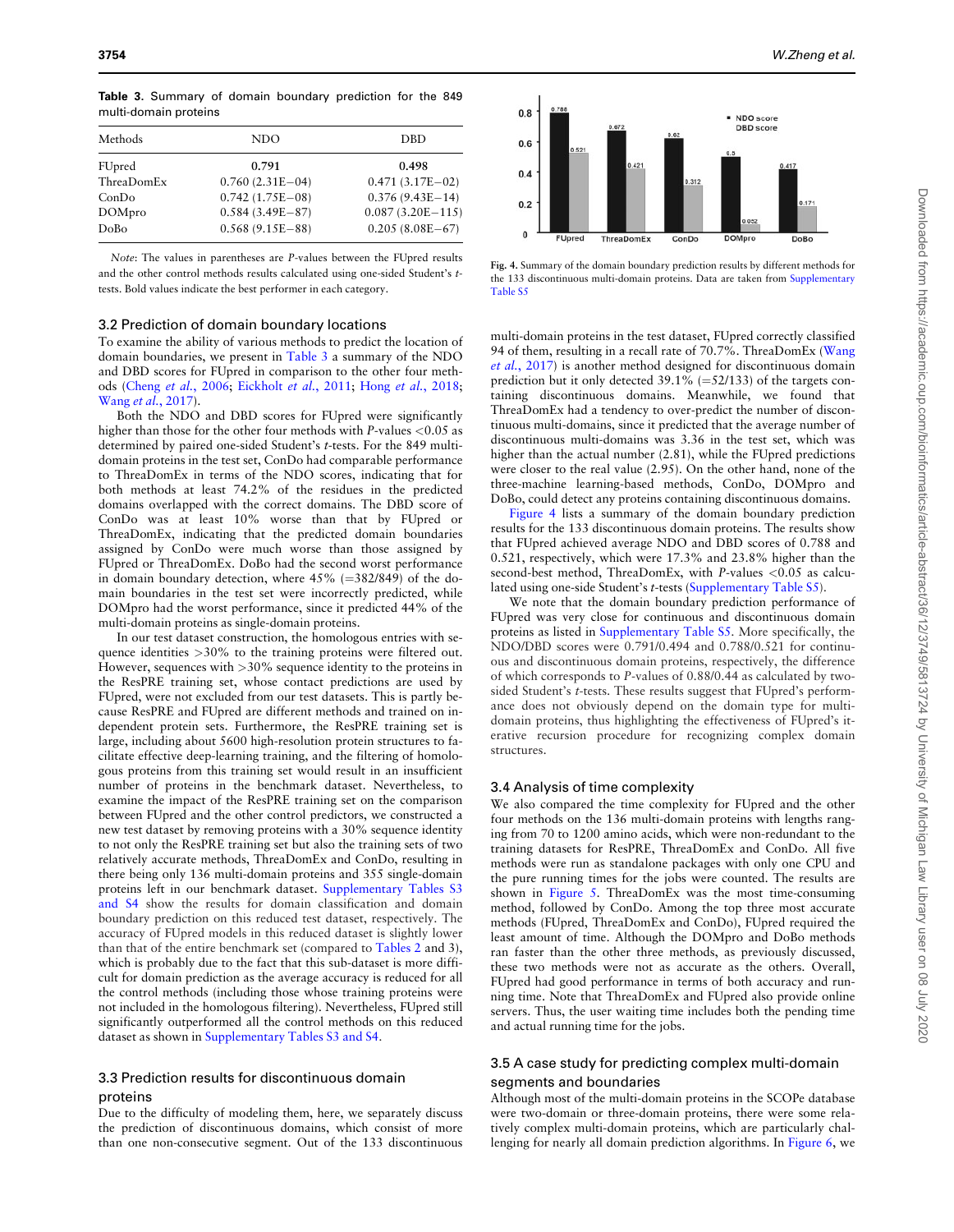<span id="page-6-0"></span>present an example from the AcrB bacterial multi-drug efflux transporter (PDB ID: 2dhhA) in our test set to illustrate how FUpred recognizes complex domain structures.

2dhhA has 1022 residues and contains eight domains ('D1-1, D2, D3-1, D4, D3-2, D1-2, D5-1, D6, D7-1, D8, D7-2, D5-2') where four are continuous domains ('D2', 'D4', 'D6' and 'D8') and the other four are discontinuous domains ('D1-1, D1-2', 'D3-1, D3-2', 'D5-1, D5-2' and 'D7-1, D7-2'), as indicated by the SCOPe database. Figure 6A shows the predicted domain boundaries by five different methods, in comparison with the assignment based on the experimental structure. FUpred achieved NDO and DBD scores of 0.88 and 0.77, respectively, which were significantly higher than all of the control methods, each of which had both NDO and DBD scores below 0.55.

For most cases, the higher quality of the FUpred models could be mainly attributed to the effective iterative recursion procedure and the relatively high accuracy of the contact map predictions generated by ResPRE (as shown in Fig. 6B). While there is no doubt that high accuracy contact map prediction can help FUpred correctly predict the domain boundaries, for this case, the inter- and intra-domain contact prediction was not highly accurate. The precision of intradomain contact prediction for 2dhhA by ResPRE was 0.36, which was much lower than the average precision for all of the discontinuous domain proteins (0.54). Additionally, 90% of the inter-domain contacts were not predicted by ResPRE. Despite the low accuracy of inter- and intra-domain contact prediction, FUpred very accurately split the whole sequence into eight domains recursively based on the



Fig. 5. The time complexity comparison between FUpred and the other four methods. All five methods, FUpred, ThreaDomEx, DOMpro, DoBo and ConDo, were run as standalone packages using only one CPU and the pure running times for the jobs were counted. Linear regression was used to fit the correlation relationship between running time and protein length for different methods

FUscore<sub>2d</sub> and FUscore<sub>2c</sub> (as shown in Fig. 6C) guided by the contact map information. In the first step, FUpred detected the continuous domain boundary between 'D1-2' (the second part of the discontinuous domain 2) and 'D5' (the continuous domain 5), so 'D1-1, D2, D3-1, D4, D3-2, D1-2' and 'D5-1, D6, D7-1, D8, D7-2, D5-2' were approximately split into two domains (Fig. 6C). Then, 'D1-1, D2, D3-1, D4, D3-2, D1-2' and 'D5-1, D6, D7-1, D8, D7-2, D5-2' had similar domain patterns, which FUpred separately predicted with the same iterative procedure. Taking 'D1-1, D2, D3-1, D4, D3-2, D1-2' as an example, this part was further split into 'D1- 2, D1-1' and 'D2, D3-1, D4, D3-2' by discontinuous domain detection, since continuous domain detection could not split it. After that, 'D2, D3-1, D4, D3-2' was split by continuous domain detection into 'D2' and 'D3-1, D4, D3-2', where 'D3-1, D4, D3-2' followed a very typical discontinuous two-domain protein pattern. Finally, 'D3-1, D4, D3-2' was correctly split into 'D3-2, D3-1' and 'D4'.

We have also provided four more representative cases with complex domain patterns in [Supplementary Fig. S7](https://academic.oup.com/bioinformatics/article-lookup/doi/10.1093/bioinformatics/btaa217#supplementary-data). The four multidomain proteins are 1we3F ('D1-1, D2-1, D3, D2-2, D1-2'), 1dq3A ('D1-1, D2, D3, D4, D1-2'), 3ac0A ('D1, D2-1, D3, D2-2, D4') and 1miuA ('D1, D2, D3-1, D4, D3-2, D5'). FUpred was able to almost perfectly predict the domain boundaries for each of these four proteins with NDO scores (DBD score) of 0.954, 0.888, 1.000 and 0.951 (0.844, 0.750, 1.000 and 0.800) for 1we3F, 1dq3A, 3ac0A and 1miuA, respectively.

# 3.6 Complementarity between threading and contact map-based domain prediction

The benchmark results demonstrated that both contact map-based methods (FUpred) and threading-based methods (ThreaDomEx) have considerable advantages over machine learning approaches. Here, we further examine the complementarity between the threading-based methods and contact map-based methods.

As a threading-based method, ThreaDomEx can accurately detect domain boundaries when the correct templates are identified. In [Supplementary Table S6,](https://academic.oup.com/bioinformatics/article-lookup/doi/10.1093/bioinformatics/btaa217#supplementary-data) we split the protein samples into two groups based on NDO score using a cutoff of 0.4. We show that the average TM-score of the best threading templates (0.642) for the high-performance cases (NDO  $\geq$  0.4) was much higher than that (TM-score  $= 0.584$ ) for the low-performance cases (NDO  $< 0.4$ ). Although homology templates can be found for most proteins by threading methods, there are still many targets where homology templates cannot be easily identified by current threading approaches. Thus, an alternative method is needed. Similarly, contact map-guided methods, such as FUpred, can accurately predict domain boundaries when the contact maps are accurately predicted. To assess the quality of the predicted contact maps, we calculated



Fig. 6. Case study of domain boundary prediction for the AcrB bacterial multi-drug efflux transporter (PDB ID: 2dhhA). (A) NDO and DBD scores for domain boundary prediction by different methods. (B) Native (gray) and ResPRE-predicted (red) contact maps for the target protein, where colored solid squares indicate the domain boundaries of the native structure, and the square frames mark the inter-domain contacts that are key to the domain boundary prediction in FUpred. (C) Iterative recursion procedure of domain boundary detection in FUpred. Different domains are marked by distinct colors as indicated at the bottom of the panel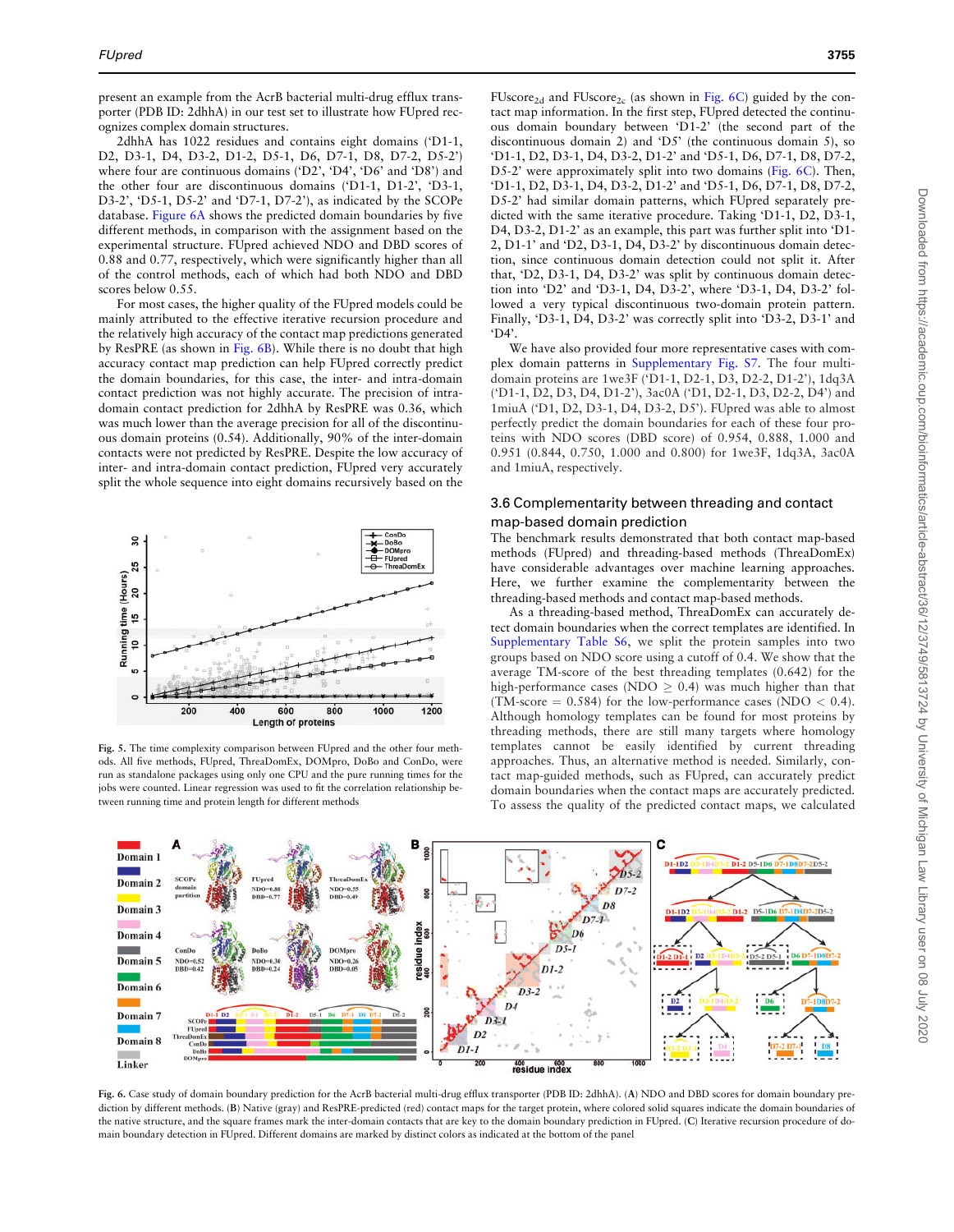<span id="page-7-0"></span>

Fig. 7. Performance relationship between threading-based and contact map-based methods. The point size corresponds to the value of the NDO score, where a larger point indicates a higher score

four types of metrics: precision of intra/inter-domain (PRE<sub>intra</sub>/ PRE<sub>inter</sub>) contact prediction and percentage of false positive predicted intra/inter-domain contacts (PFP<sub>intra</sub>/PFP<sub>inter</sub>) based on the top 2.6L predicted contacts. As shown in [Supplementary Table S7,](https://academic.oup.com/bioinformatics/article-lookup/doi/10.1093/bioinformatics/btaa217#supplementary-data) the PFPinter is more relevant to the performance of FUpred, i.e. the high-performance cases (with NDO  $\geq$  0.4) had significantly lower  $PFP<sub>inter</sub>$  values (=0.096) than the values (=0.139) for the lowperformance cases (NDO  $< 0.4$ ). This is easy to understand since the FUscore will be high when too many false positive contacts appear in inter-domain regions.

Figure 7 shows the relationship between a threading-based method (ThreaDomEx) and a contact map-based method (FUpred). For each multi-domain protein in the test set, we only show one point representing the method (ThreaDomEx or FUpred) with the higher NDO score in the figure. In the top left region, which represents targets that have both good templates and accurate contact maps, there are many circular points (173) and cross points (404) and the sizes of the points are generally large, indicating that both threading-based and contact map-based methods performed excellently on targets in this region. However, the sizes of the points in the bottom-right region are much smaller, indicating that neither threading-based nor contact map-based methods generated accurate predictions since the targets in this region did not have good templates or accurate contact maps.

The complementarity of the two methods can be found in the two remaining regions. In the bottom-left region, e.g. the targets had accurate contact maps but failed to detect good templates. Accordingly, there are 90 cross points with reasonable predictions from FUpred and only 35 circular points from ThreaDomEx predictions. On the other hand, in the upper-right region, there are more accurately predicted cases from ThreaDomEx than from FUpred (41 circles versus 21 crosses). In the previous test, the average NDO and DBD scores for FUpred were 0.791 and 0.498, respectively (see [Table 3\)](#page-5-0). However, if we combine the FUpred and ThreaDomEx results together by taking the higher performing model for each target, the NDO and DBD scores increased to 0.869 and 0.660, respectively, which again demonstrates the complementarity of the two approaches, despite the fact that FUpred significantly outperformed ThreaDomEx on its own.

### 4 Conclusion

We have developed a new pipeline, FUpred, which utilizes contact map prediction, in conjunction with secondary structure

information, to detect domain boundary locations for protein sequences. Given a 2D contact map, the optimal domain splitting can be obtained in principle by maximizing the number of intradomain contacts, while minimizing the number of inter-domain contacts. Quantitatively, this was implemented by optimizing the FUscore, which balances the number of inter- and intra-domain contacts, while an iterative recursion strategy was developed for further domain splitting and refinement in order to detect higher-order, more complex domain structures, including multiple continuous and discontinuous domains.

FUpred was tested in large-scale benchmark experiments and showed significant advantages over a state-of-the-art threadingbased method (ThreaDomEx) and leading machine learning-based methods (ConDo, DoBo and DOMpro). In particular, the FUpred algorithm demonstrated excellent performance for modeling discontinuous domains, with an accuracy comparable to that for continuous domains. In fact, FUpred is the first computational domain prediction method to achieve this for the challenging problem of discontinuous domain modeling. Furthermore, FUpred had the fastest running time among the most accurate methods, including ThreaDomEx and ConDo.

Nevertheless, the performance of FUpred was still unsatisfactory for several targets. These occurred in particular when the effective number of homologous sequences detected by DeepMSA was low and the contact map prediction was poor. Given the complementarity between contact map prediction and threading template identification, one way to alleviate this issue is through the combination of the threading alignments and contact map information for composite domain prediction. Work along this line is in progress.

# Acknowledgements

The authors thank Chengxin Zhang for insightful discussions. This work used the Extreme Science and Engineering Discovery Environment (XSEDE), which is supported by the National Science Foundation (ACI-1548562).

# Funding

This work is supported in part by the National Institute of General Medical Sciences [GM083107, GM116960 and GM136422], the National Institute of Allergy and Infectious Diseases [AI134678] and the National Science Foundation [DBI1564756 and IIS1901191].

Conflict of Interest: none declared.

# References

- Alexandrov,N. and Shindyalov,I. (2003) PDP: protein domain parser. Bioinformatics, 19, 429–430.
- Chandonia,J.-M. et al. (2014) SCOPe: structural classification of proteins— extended, integrating SCOP and ASTRAL data and classification of new structures. Nucleic Acids Res., 42, D304–D309.
- Chandonia,J.-M. et al. (2017) SCOPe: manual curation and artifact removal in the structural classification of proteins-extended database. J. Mol. Biol., 429, 348–355.
- Chandonia,J.-M. et al. (2019) SCOPe: classification of large macromolecular structures in the structural classification of proteins-extended database. Nucleic Acids Res., 47, D475–D481.
- Cheng,J. (2007) DOMAC: an accurate, hybrid protein domain prediction server. Nucleic Acids Res., 35, W354–W356.
- Cheng,J. et al. (2006) DOMpro: protein domain prediction using profiles, secondary structure, relative solvent accessibility, and recursive neural networks. Data Min. Knowl. Disc., 13, 1–10.
- Eickholt,J. et al. (2011) DoBo: protein domain boundary prediction by integrating evolutionary signals and machine learning. BMC Bioinform., 12, 43.
- George,R.A. and Heringa,J. (2002) SnapDRAGON: a method to delineate protein structural domains from sequence data. J. Mol. Biol., 316, 839–851.
- Guo,J. (2003) Improving the performance of DomainParser for structural domain partition using neural network. Nucleic Acids Res., 31, 944–952.
- Hong,S.H. et al. (2018) ConDo: protein domain boundary prediction using coevolutionary information. Bioinformatics, 14, 2411–2417.